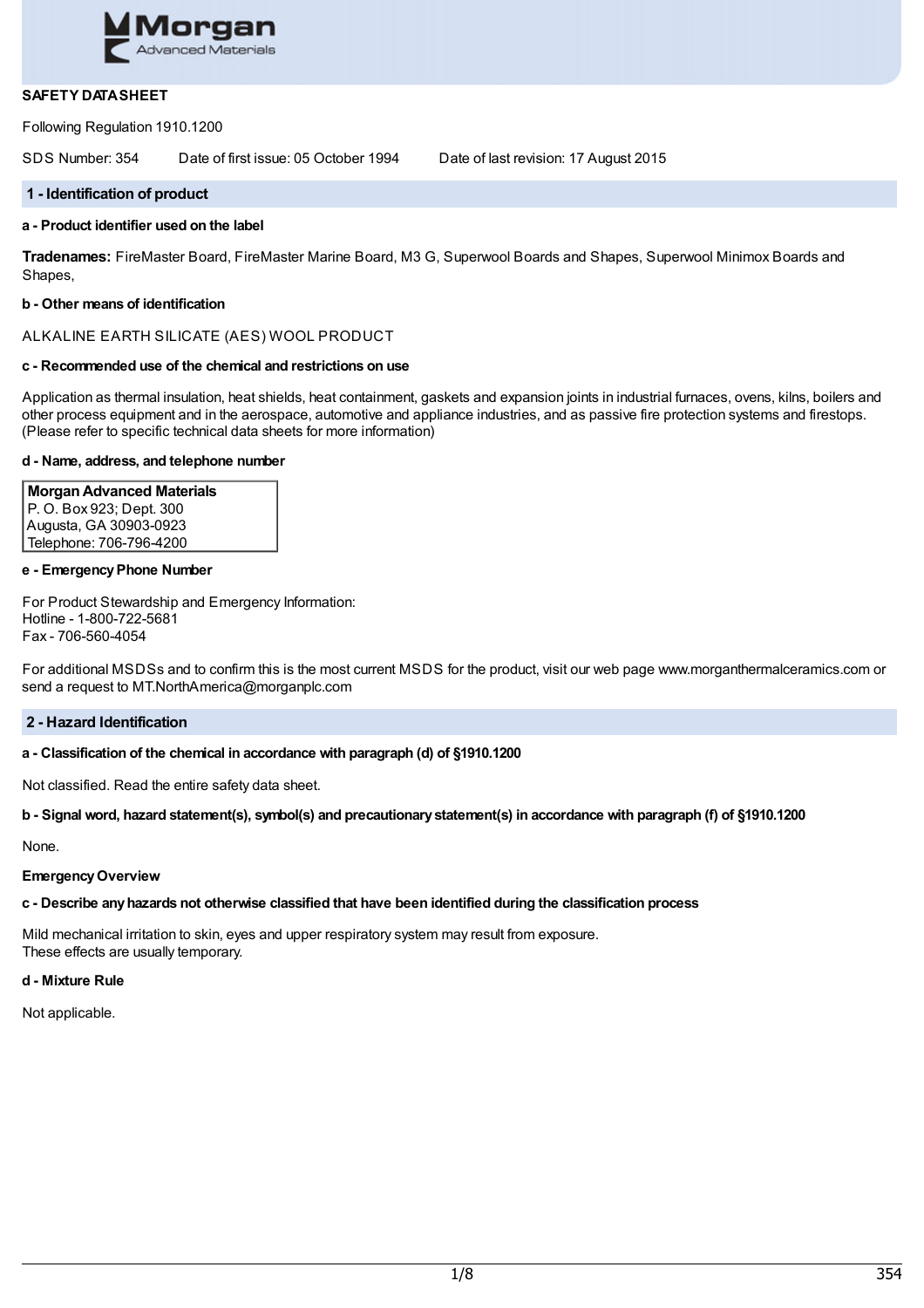

# **3 - Composition / Information On Ingredients**

# **a - Composition table**

| <b>COMPONENTS</b>                           | <b>CAS NUMBER   % BY WEIGHT</b> |            |
|---------------------------------------------|---------------------------------|------------|
| Alumina Trihydrade <sup>(2)</sup>           | 21645-51-2                      | $0 - 65$   |
| Alkaline-Earth Silicate Wool <sup>(1)</sup> | 436083-99-7                     | up to $85$ |
| Silica Amorphous                            | Proprietary                     | $10 - 50$  |
| Starch                                      | 9005-25-8                       | $2 - 10$   |

**(1) CAS definition:** Alkaline Earth Silicate (AES) consisting of silica (50-82 wt %), calcia and magnesia (18-43 wt %), alumina, titania and zirconia (less than 6 wt %), and trace oxides. This CAS composition also covers Morgan Thermal Ceramics products Calcium-Magnesium-Silicate Wool (CAS no. 329211-92-9) and Calcium-Magnesium-Zirconium-Silicate Wool (CAS no. 308084-09-5).

(**2)** Only in product M3 G.

#### **b - Common Name**

(See Section 8 "Exposure Controls / Personal Protection" for exposure guidelines)

#### **d - Impurities and StabilizingAdditives**

## **4 - First-Aid measures**

a - Description of necessary measures, subdivided according to the different routes of exposure, i.e., inhalation, skin and eye contact, and **ingestion**

# **Eyes**

If eyes become irritated, flush immediately with large amounts of lukewarm water for at least 15 minutes. Eyelids should be held away from the eyeball to ensure thorough rinsing. Do not rub eyes.

#### **Skin**

If skin becomes irritated, remove soiled clothing. Do not rub or scratch exposed skin. Wash area of contact thoroughly with soap and water. Using a skin cream or lotion after washing may be helpful.

#### **Respiratory Tract**

If respiratory tract irritation develops, move the person to a dust free location. See Section 8 for additional measures to reduce or eliminate exposure.

#### **Gastrointestinal**

If gastrointestinal tract irritation develops, move the person to a dust free environment.

**c - Indication of immediate medical attention and special treatment needed, if necessary**

#### **5 - Fire-fighting measures**

# **a - Suitable (and unsuitable) extinguishing media and**

Use extinguishing media suitable for type of surrounding fire

## **c - Special Protective Equipment and Precautions for Firefighters**

NFPA Codes: Flammability: 0 Health: 1 Reactivity: 0 Special: 0

# **b - Specific hazards arising fromthe chemical (e.g., nature of anyhazardous combustion products):**

None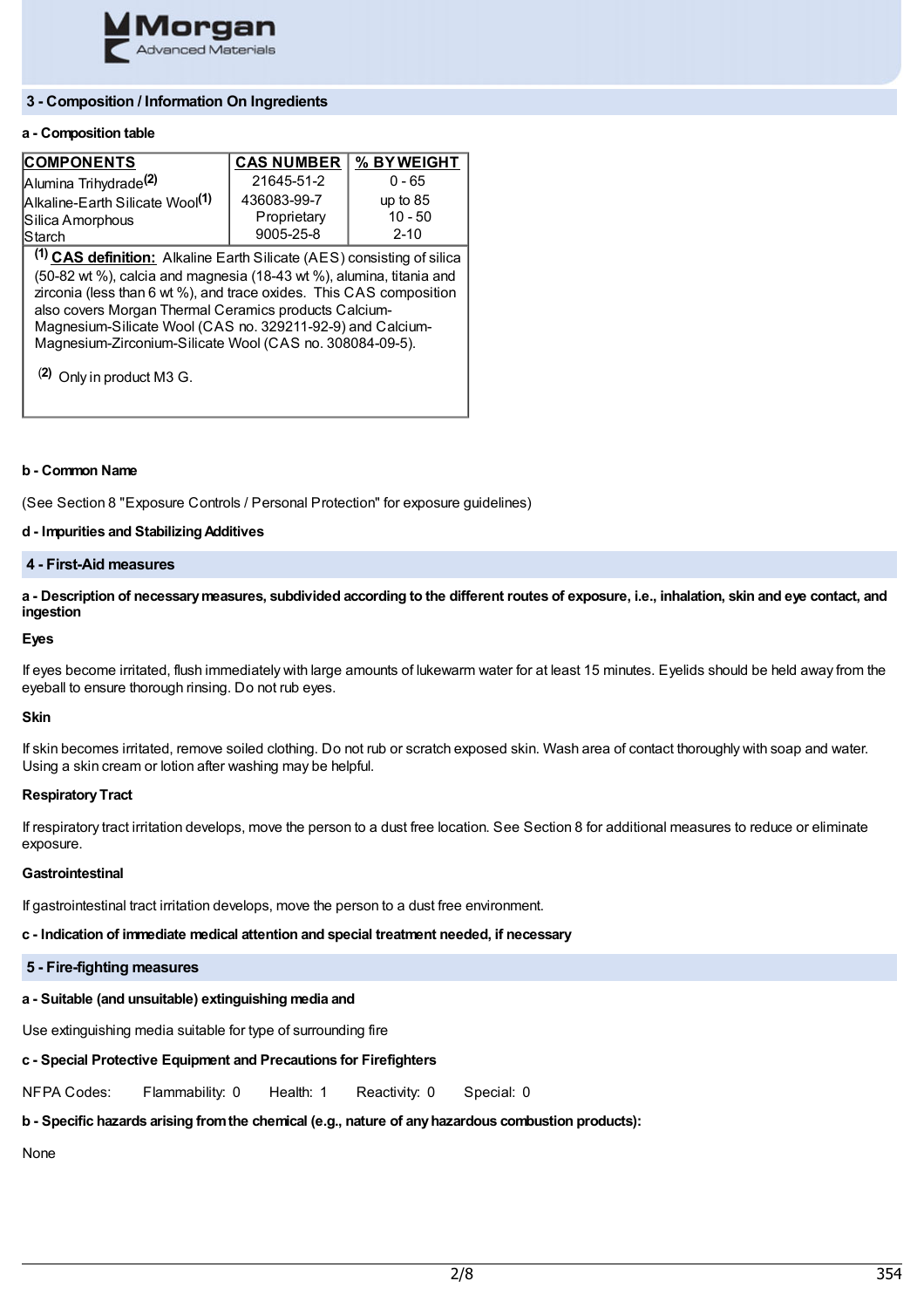

## **6 - Accidental Release Measures**

# **a - Personal precautions, protective equipment, and emergencyprocedures**

Minimize airborne dust. Compressed air or dry sweeping should not be used for cleaning. See Section 8 "Exposure Controls / Personal Protection" for exposure guidelines.

#### **b - Methods and materials for containment and cleaning up**

Pick up large pieces and dispose in a closed container. Follow precaution stated in above section for clean up.

# **7 - Handling and storage**

#### **a - Precautions for safe handling**

Limit the use of power tools unless in conjunction with local exhaust. Use hand tools whenever possible. Frequently clean the work area with HEPA filtered vacuum or wet sweeping to minimize the accumulation of debris. Do not use compressed air for clean-up.

# **b - Conditions for safe storage, including anyincompatibilities**

Store in a manner to minimize airborne dust.

#### **c - emptycontainers**

Product packaging may contain residue. Do not reuse.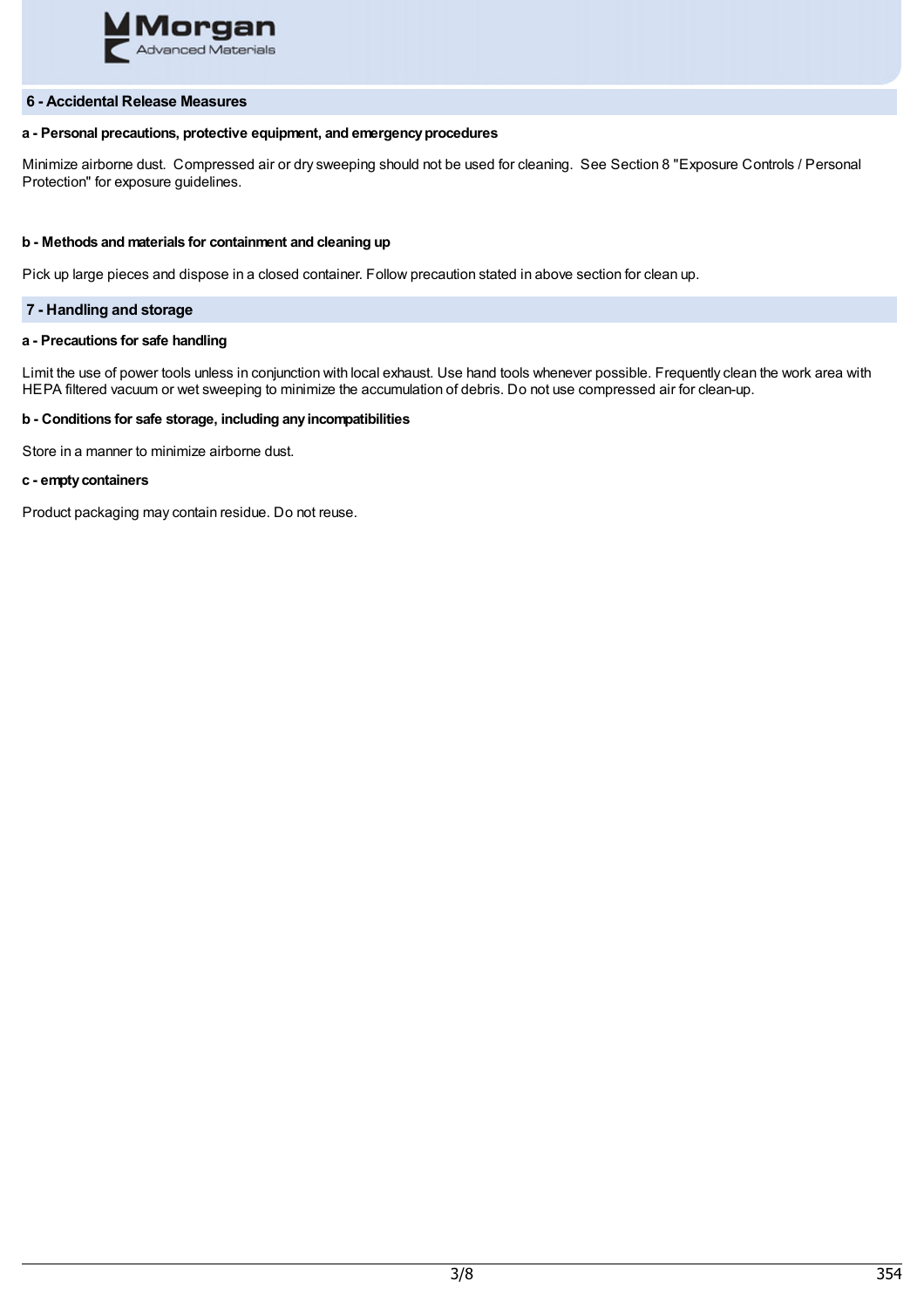

# **8 - Risk Management Measures / Exposures Controls / Personal Protection**

a - OSHA permissible exposure limit (PEL). American Conference of Governmental Industrial Hygienists (ACGIH) Threshold Limit Value (TLV), and any other exposure limit used or recommended by the chemical manufacturer, importer, or employer preparing the safety data **sheet, where available**

| <b>EXPOSURE GUIDELINES</b>                                                                                                                                                                                                                                                                                                                                                                                                                      |                                                                                                  |                  |                           |  |
|-------------------------------------------------------------------------------------------------------------------------------------------------------------------------------------------------------------------------------------------------------------------------------------------------------------------------------------------------------------------------------------------------------------------------------------------------|--------------------------------------------------------------------------------------------------|------------------|---------------------------|--|
| <b>MAJOR COMPONENT</b>                                                                                                                                                                                                                                                                                                                                                                                                                          | <b>OSHA PEL</b>                                                                                  | <b>ACGIHTLV</b>  | <b>MANUFACTURER'S REG</b> |  |
| Alkaline-Earth Silicate Wool                                                                                                                                                                                                                                                                                                                                                                                                                    | None Established                                                                                 | None Established | 1 f/cc, 8-hr TWA          |  |
| Silica Amorphous                                                                                                                                                                                                                                                                                                                                                                                                                                | $(80 \text{ mg/m}^3 \div \% \text{SiO}_2)$ or 20<br> mppcf                                       | None Established | <b>None</b>               |  |
| Starch                                                                                                                                                                                                                                                                                                                                                                                                                                          | $15 \text{ mg/m}^3$ (total dust) or 5 mg/m <sup>3</sup> $10 \text{ mg/m}^3$<br>(respirable dust) |                  | None                      |  |
| OTHER OCCUPATIONAL EXPOSURE LEVELS (OEL)<br>Industrial hygiene standards and occupational exposure limits vary between countries and local<br>iurisdictions. Check which exposure levels apply to your facility and comply with local regulations. If no<br>regulatory dust or other standards apply, a qualified industrial hygienist can assist with a specific<br>workplace evaluation including recommendations for respiratory protection. |                                                                                                  |                  |                           |  |

#### **b - Appropriate Engineering Controls**

Use engineering controls such as local exhaust ventilation, point of generation dust collection, down draft work stations, emission controlling tool designs and materials handling equipment designed to minimize airborne fiber emissions.

#### **c - Individual protection measures, such as personal protective equipment**

#### **PPE - Skin**

Wear personal protective equipment (e.g gloves), as necessary to prevent skin irritation. Washable or disposable clothing may be used. If possible, do not take unwashed clothing home. If soiled work clothing must be taken home, employees should be informed on best practices to minimize non-work dust exposure (e.g., vacuum clothes before leaving the work area, wash work clothing separately, and rinse washer before washing other household clothes.

# **PPE - Eye**

As necessary, wear goggles or safety glasses with side shields.

# **PPE – Respiratory**

When engineering and/or administrative controls are insufficient to maintain workplace concentrations below the appropriate REG/PEL/REL, the use of appropriate respiratory protection, pursuant to the requirements of OSHA Standards 29 CFR 1910.134 and 29 CFR 1926.103, is recommended. A NIOSH certified respirator with a filter efficiency of at least 95% should be used. The 95% filter efficiency recommendation is based on NIOSH respirator selection logic sequence for exposure to particulates. Selection of filter efficiency (i.e. 95%, 99% or 99.97%) depends on how much filter leakage can be accepted and the concentration of airborne contaminants. Other factors to consider are the NIOSH filter series N, R or P. (N) **N**ot resistant to oil, (R) **R**esistant to oil and (P) oil **P**roof. These recommendations are not designed to limit informed choices, provided that respiratory protection decisions comply with 29 CFR 1910.134. The evaluation of workplace hazards and the identification of appropriate respiratory protection is best performed , on a case by case basis, by a qualified industrial hygienist.

You may also refer to health and safety information on the HTIW Coalition website [www.HTIWCoalition.org](http://www.htiwcoalition.org/)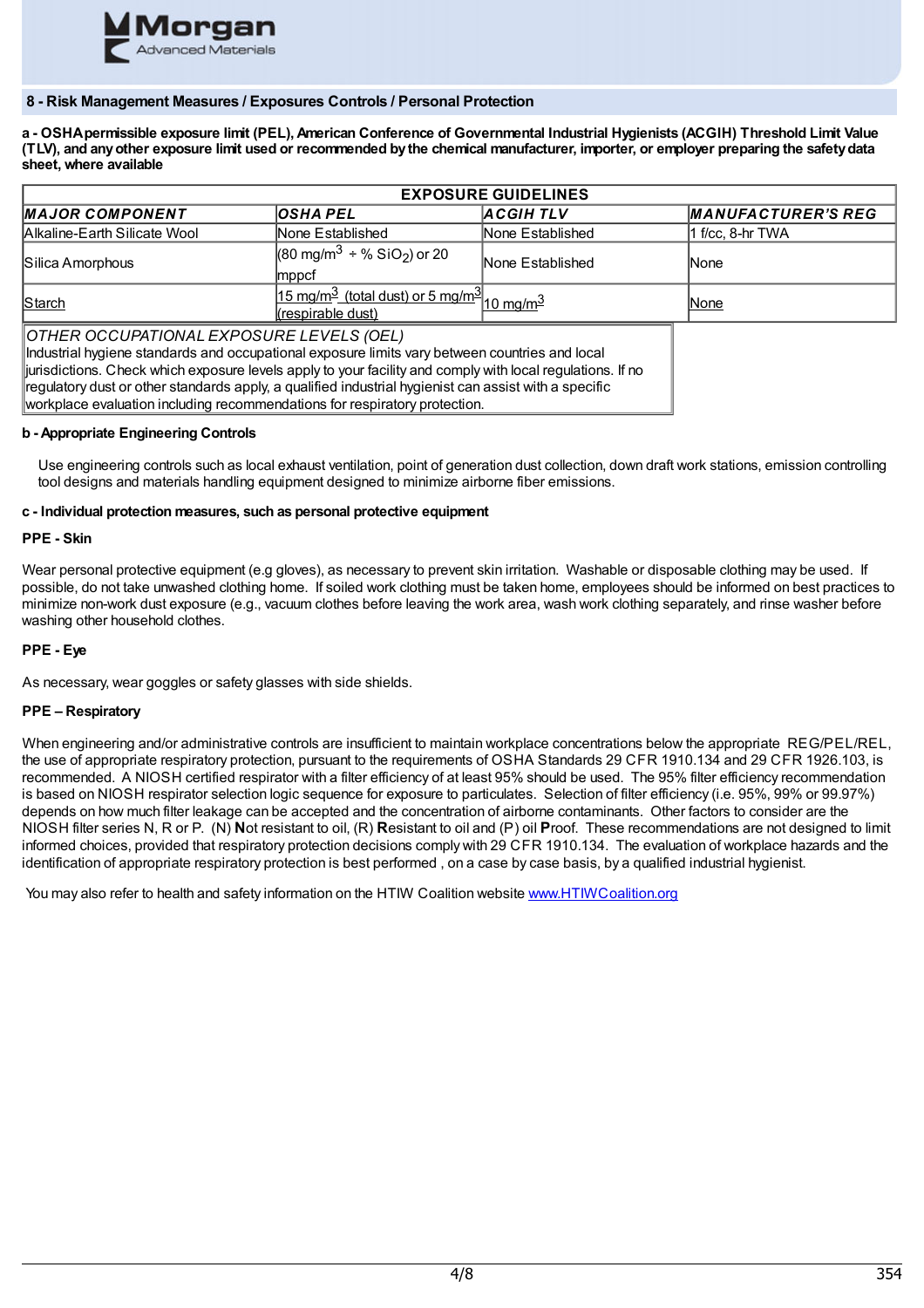

# **9 - Physical and chemical properties**

| a - Appearance                                   | White odorless material with a wool type appearance |
|--------------------------------------------------|-----------------------------------------------------|
| b-Odor                                           | Not applicable                                      |
| c - Odor Threshold                               | Not applicable                                      |
| e-pH                                             | Not applicable                                      |
| d - Melting Point                                | 1275 - 1300°C (2327 - 2372°F)                       |
| f-Initial Boiling Point/Range                    | Not applicable                                      |
| g-Flashpoint                                     | Not applicable                                      |
| h - Evaporation Rate                             | Not applicable                                      |
| i - Flammability                                 | Not applicable                                      |
| j - Upper/Lower Flammability or Explosive Limits | Not applicable                                      |
| <b>k-VAPOR PRESSURE</b>                          | Not applicable                                      |
| <b>I-VAPOR DENSITY</b>                           | Not applicable                                      |
| m - Solubility                                   | Less than 1 mg/litre                                |
| n - Relative Density                             | $2.5 - 3.0$                                         |
| o - Partition Coefficient: n-Octanol/water       | Not applicable                                      |
| p - Auto-ignition temperature                    | Not applicable                                      |
| q - Decomposition Temperature                    | Not applicable                                      |
| r - Viscosity                                    | Not applicable                                      |
|                                                  |                                                     |

# **10 - Stability and Reactivity**

## **a - Reactivity**

Stable under conditions of normal use.

# **b - Chemical Stability**

This is a stable material.

**c - Possibilityof Hazardous Reaction**

Not applicable.

# **d - Conditions toAvoid**

Please refer to handling and storage advise in Section 7.

#### **e - Incompatible Materials**

None

## **f - Hazardous decomposition products**

Oxides of carbon and trace of ammonia may be released from starch during initial heating of this product. Starch is an organic hydrocarbon and as such will emit water vapor, oxides of carbon (e.g., carbon dioxide, carbon monoxide, etc.) and traces of ammonia when heated. The fumes may cause discomfort and irritation to some people if released into an unventilated area. Initial use of this products shall be in area with sufficient ventilation or air movement.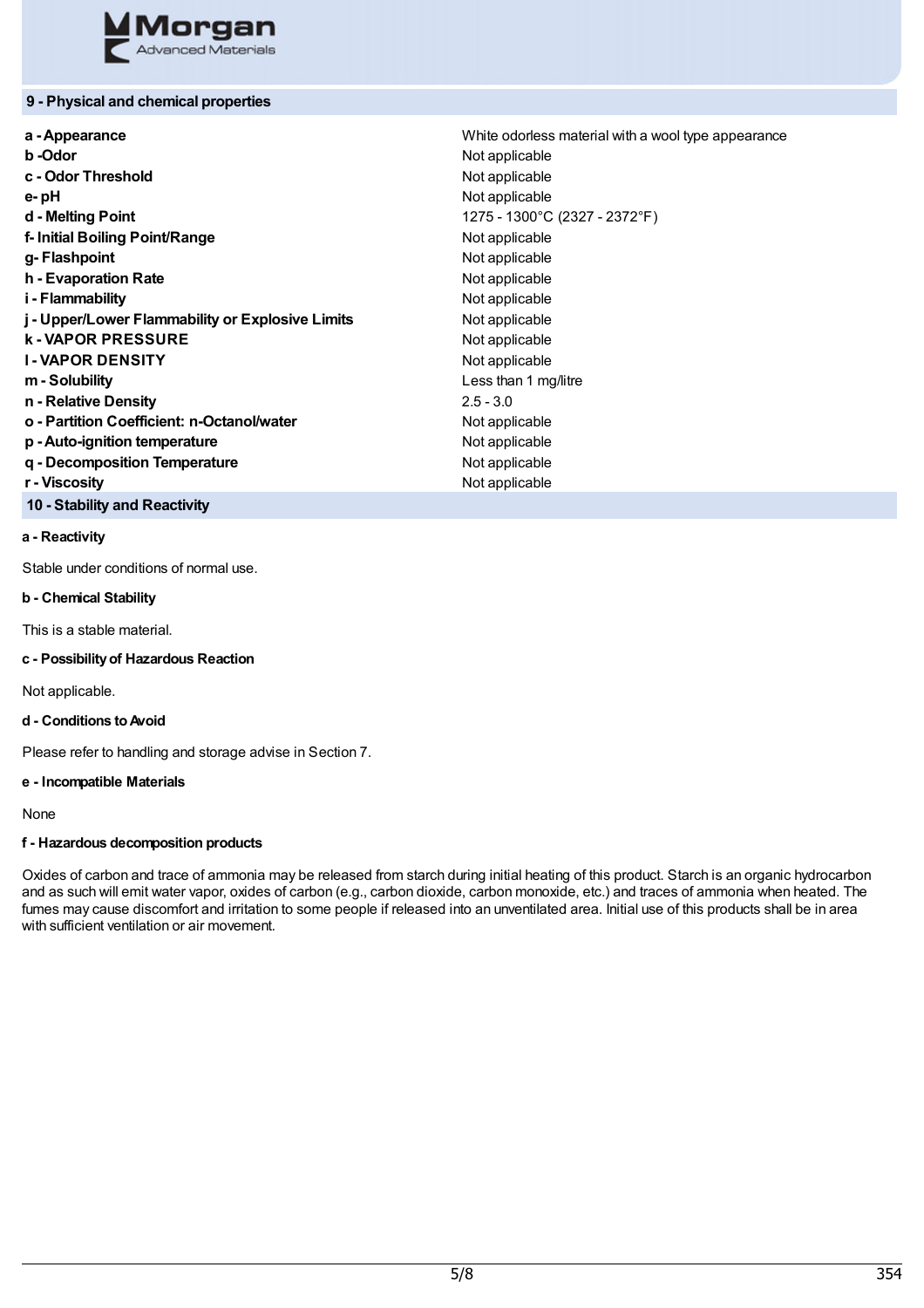

# **11 - Toxicological information**

# **a - TOXICOKINETICS, METABOLISM AND DISTRIBUTION**

# **b - Acute Toxicity**

# IRRITANT PROPERTIES

Superwool fibers are negative when tested using approved methods (Directive 67/548/EEC, Annex 5, Method B4). Like all man-made mineral fibers and some natural fibers, fibers contained in this product can produce a mild mechanical irritation resulting in temporary itching or rarely, in some sensitive individuals, in a slight temporary reddening. Unlike other irritant reactions, this is not the result of allergy or chemical skin damage but is caused by mechanical effects.

# **c - Epidemiology**

#### **d - Toxicology**

Fibers contained in the products listed in the title have been designed to be rapidly cleared from lung tissue. This low biopersistence has been confirmed in many studies onAES using EU protocol ECB/TM/27(rev 7). When inhaled, even at very high doses, they do not accumulate to any level capable of producing a serious adverse biological effect. In lifetime chronic studies there was no exposure-related effect more than would be seen with any "inert" dust. Subchronic studies at the highest doses achievable produced at worst a transient mild inflammatory response. Fibers with the same ability to persist in tissue do not produce tumors when injected into the peritoneal cavity of rats.

#### **International Agency for Research on Cancer and National Toxicology Program**

Not applicable.

#### **12 - Ecological information**

## **a - Ecotoxicity(aquatic and terrestrial, where available)**

These products are not reported to have any ecotoxicity effects.

#### **c - Bioaccumulative potential**

No bioaccumulative potential.

#### **d - Mobilityin soil**

No mobility in soil.

#### **e - Other adverse effects (such as hazardous to the ozone layer**

No adverse effects of this material on the environment are anticipated.

# **13 - Disposal Considerations**

#### **Waste Management and Disposal**

Unless wetted, such a waste is normally dusty and should therefore be properly sealed in containers for disposal. At some authorized disposal sites dusty waste may be treated differently, in order to ensure that they are dealt with promptly and to avoid them being windblown. Check for any national and/or regional regulations which may apply.

# **Additional information**

This product, as manufactured, is not classified as a listed or characteristic hazardous waste according to U. S. Federal regulations (40 CFR 261). Any processing, use, alteration or chemical additions to the product, as purchased, may alter the disposal requirements. Under U. S. Federal regulations, it is the waste generator's responsibility to properly characterize a waste material, to determine if it is a "hazardous" waste. Check local, regional, state or provincial regulations to identify all applicable disposal requirements.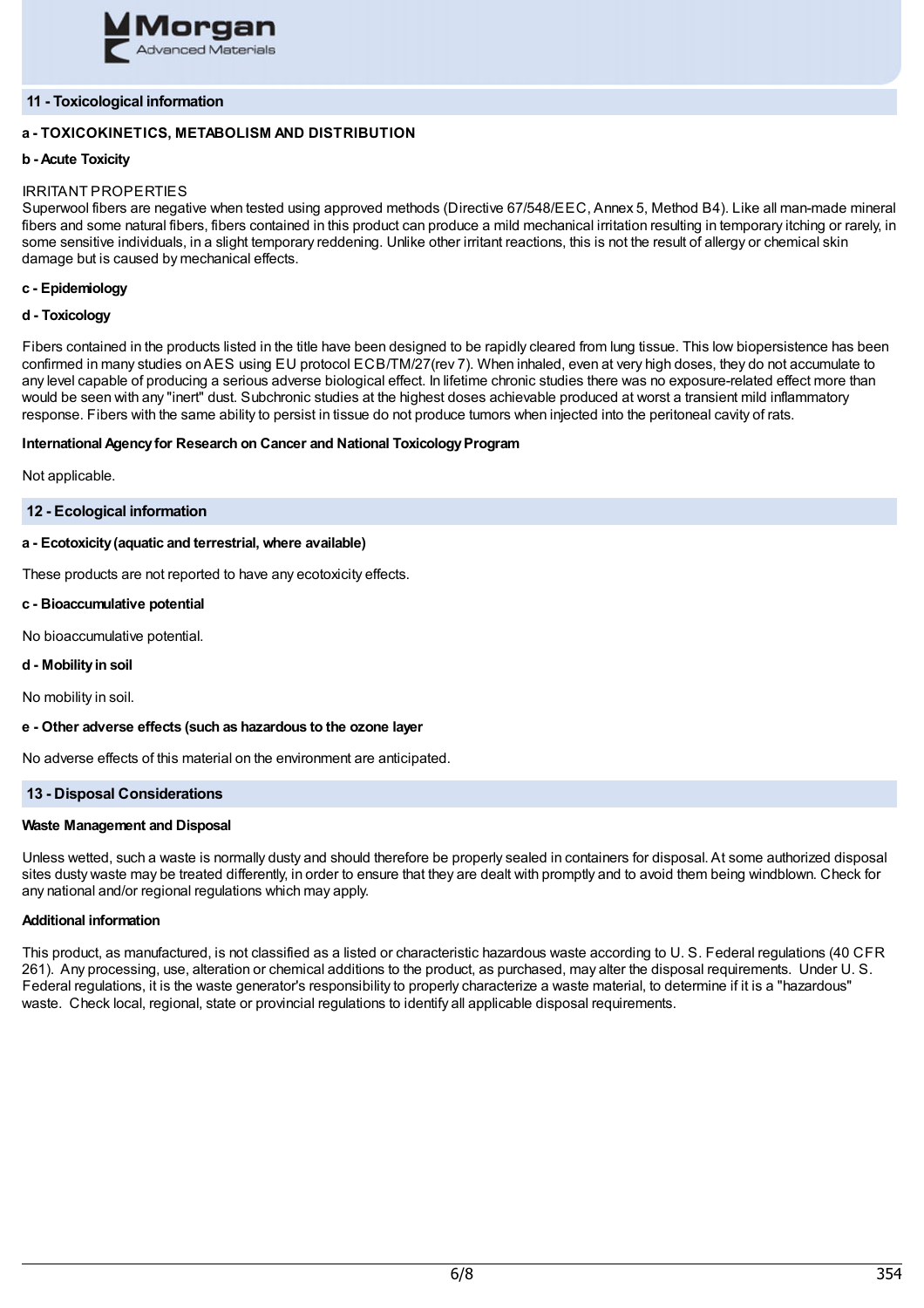

# **14 - Transport information**

## **a - UN number.**

Hazard Class: Not Regulated United Nations (UN) Number: Not Applicable Labels: Not Applicable NorthAmerica (NA) Number: Not Applicable Placards: Not Applicable Bill of Lading: Product Name

# **b - UN proper shipping name**

Not applicable.

#### **c - Transport hazard class(es)**

Not applicable.

# **d - Packing group, if applicable**

Not applicable.

## **e - Environmental hazards (e.g., Marine pollutant (Yes/No))**

No.

#### **f - Transport in bulk (according toAnnex II of MARPOL 73/78 and the IBC Code)**

Not regulated.

g - Special precautions which a user needs to be aware of, or needs to comply with, in connection with transport or conveyance either **within or outside their premises**

Not applicable.

# **International**

INTERNATIONAL Canadian TDG Hazard Class & PIN: Not regulated Not classified as dangerous goods under ADR (road), RID (train), IATA (air) or IMDG (ship).

# **15 - Regulatory information**

# **15.1 - United States Regulations**

# **UNITED STATES REGULATIONS**

**SARATitle III:**This product does not contain any substances reportable under Sections 302, 304, 313 (40 CFR 372). Sections 311 and 312 apply.

**OSHA:** Comply with Hazard Communication Standards 29 CFR 1910.1200 and 29 CFR 1926.59 and Respiratory Protection Standards 29 CFR 1910.134 and 29 CFR 1926.103.

**TSCA:**AES wools have been assigned several CAS numbers; however, as "article", they are not required to be listed on the TSCA inventory.

**CERCLA:**AES wool contains fibers with an average diameter greater than one micron and thus is not considered a CERCLA hazardous substance.

**CAA:** AES wool contains fibers with an average diameter greater than one micron and thus is not considered a hazardous air pollutant.

**States:** AES wools are not known to be regulated by any State. If in doubt, contact your local regulatory agency.

#### **15.2 - International Regulations**

**Canada WHMIS:** No Canadian Workplace Hazardous Materials Information System categories apply to this product.

**Canadian EPA:** All substances in this product are listed, as required, on the Domestic Substance List (DSL).

**European Union:** These products are exonerated from any carcinogenic classification in the countries of the European Union under the provisions of Nota Q of the European Commission Directive 97/69/EC.